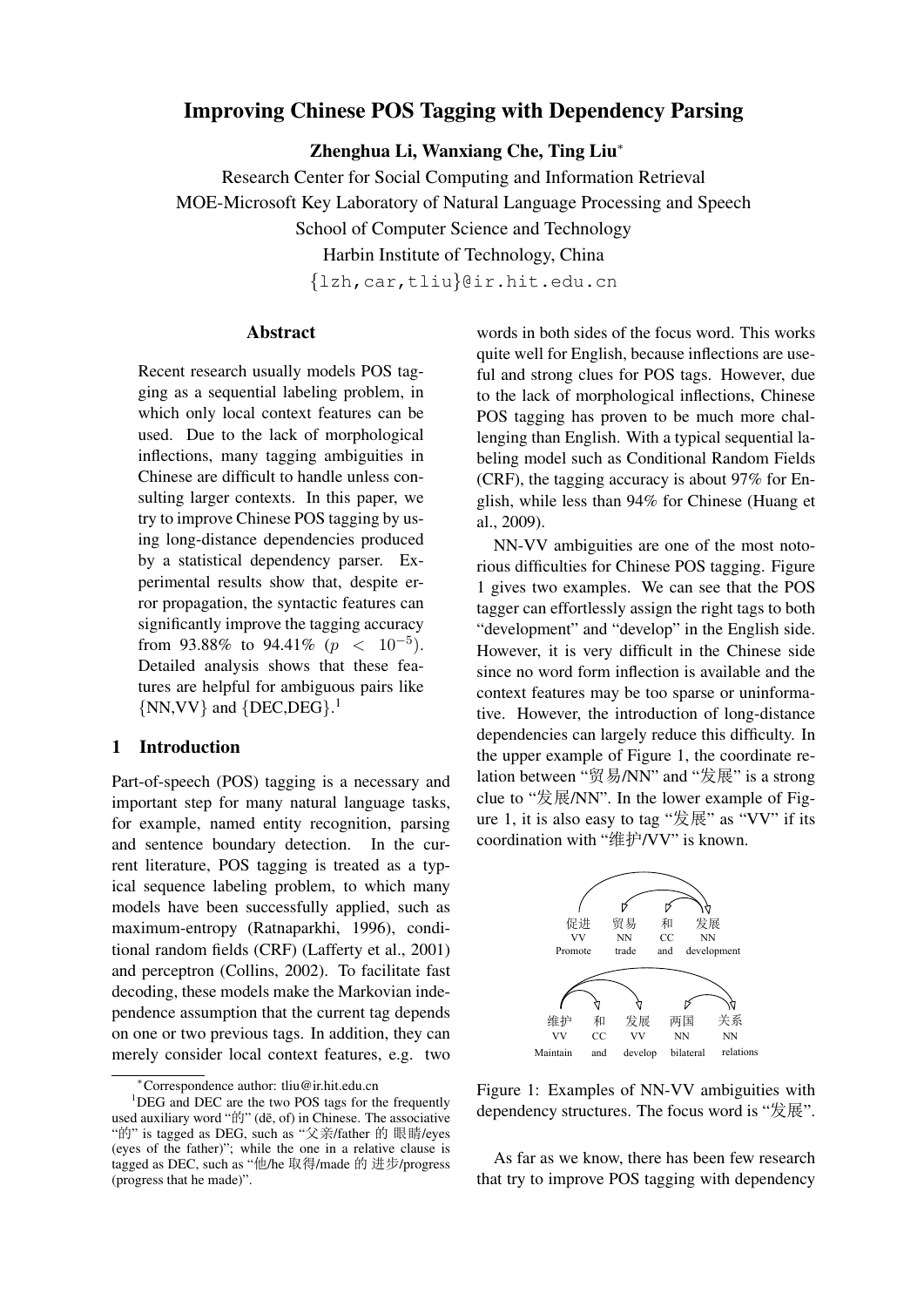parsing . The reason for this may be three-fold. Firstly, POS tags are indispensable features for dependency parsing since pure lexical features lead to severe sparseness problem. Therefore, POS tagging is traditionally considered as a supporting task for dependency parsing. Secondly, Chinese dependency parsing performs not well. The accuracy is about 85% when gold-standard POS tags are given, and quickly drops to about 79% when using automatically assigned POS tags. Therefore, error propagation may be an obstacle to research on this idea. Thirdly, inefficiency of syntactic parsing may be another concern. However, we believe that this problem can be relieved in the case of dependency parsing, since efficient cubic-time or even linear-time parsing models have been proposed for dependency parsing (McDonald, 2006; Nivre and Hall, 2005).

In this paper, we propose several kinds of syntactic features based on the output of a statistical dependency parser. And we use these features to enhance a traditional POS tagging model so that long-distance information can be explored. Experimental results show that this effort is rewarding, and the tagging accuracy is significantly improved. Detailed error analysis confirms the usefulness of these syntactic features.

#### 2 Baseline POS Taggers

Given an input sentence  $\mathbf{x} = w_1...w_n$ , we denote its *POS tag sequence* by  $\mathbf{t} = t_1...t_n$ , where  $t_i \in$  $\mathcal{T}, 1 \leq i \leq n$ , and  $\mathcal{T}$  is the POS tag set. The goal of POS tagging is to find the highest-scoring sequence:

$$
\hat{\mathbf{t}} = \arg\max_{\mathbf{t}} \mu(\mathbf{x}, \mathbf{t})
$$

We implement two baseline taggers, i.e., a Perceptron-based tagger and a CRF-based tagger. As a linear model, Perceptron defines the score of a tag sequence to be

$$
\mu(\mathbf{x}, \mathbf{t}) = \mathbf{w} \cdot \mathbf{f}(\mathbf{x}, \mathbf{t})
$$

where  $f(x, t)$  refers to the feature vector and w is the corresponding weight vector. We use standard *averaged perceptron* to learn the weight vector (Collins, 2002).

As a probabilistic model, CRF defines the probability of a sequence to be

$$
\mu(\mathbf{x}, \mathbf{t}) = P(\mathbf{t}|\mathbf{x}) = \frac{e^{\mathbf{w} \cdot \mathbf{f}(\mathbf{x}, \mathbf{t})}}{\sum_{\mathbf{t}'} e^{\mathbf{w} \cdot \mathbf{f}(\mathbf{x}, \mathbf{t')}}
$$

We adopt the *exponentiated gradient* algorithm to learn the weight vector (Collins et al., 2008).

For POS tagging features  $f(x, t)$ , we follow the work of Zhang and Clark (2008a). Besides standard *POS* unigram  $(w_i t_i)$ , bigram  $(t_{i-1} t_i)$  and *trigram* ( $t_{i-2}$   $t_{i-1}$   $t_i$ ) features, they explore many features composed of Chinese characters, such as  $c_{i,0}$   $t_i$  and  $c_{i,-1}$   $t_i$ , where  $c_{i,0}$  and  $c_{i,-1}$  denote the start and end characters of *w<sup>i</sup>* . These characterbased features are very helpful for tagging accuracy. Due to space limitation, we refer to Zhang and Clark (2008a) for the complete feature description. In order to distinguish these features from our proposed syntactic features, we refer to them as the *basic features* and denote them as  $f_h(x, t)$ . Given **w**, we adopt the Viterbi algorithm to get the optimal tagging sequence.

#### 3 POS Tagging with Syntactic Features

The framework of our method is shown in Figure 2. Given an input sentence **x**, we first use the CRF-based model to produce a tagging sequence **t** *<sup>C</sup>*. Then, based on **t** *<sup>C</sup>*, we use a statistical dependency parser to obtain the syntactic tree  $d^A$ . Finally, both  $t^C$  and  $d^A$  are used as additional features in the enhanced Perceptron-based model. We use Perceptron to build our model because it is competitive to CRF in tagging accuracy but requires much less training time. During training phase, we adopt the 10-fold cross validation strategy to produce both  $\mathbf{t}^C$  and  $\mathbf{d}^A$  for the training set.



Figure 2: Framework of our method.

Based on a guide POS sequence  $t'$  ( $t^C$  in this paper) and a syntactic tree **d**, we propose three kinds of features, as shown in Table 1. Our use of guide POS Features  $f_g(x, t', t)$  is mainly inspired by *stacked learning*, in which results of the firstlevel predicator are used to guide the second (Cohen and de Carvalho, 2005; Nivre and McDonald, 2008; Martins et al., 2008).

Syntactic features  $f_s(x, d, t)$  explore features related with the head and children of the focus word. Syntactic features with guide POS tags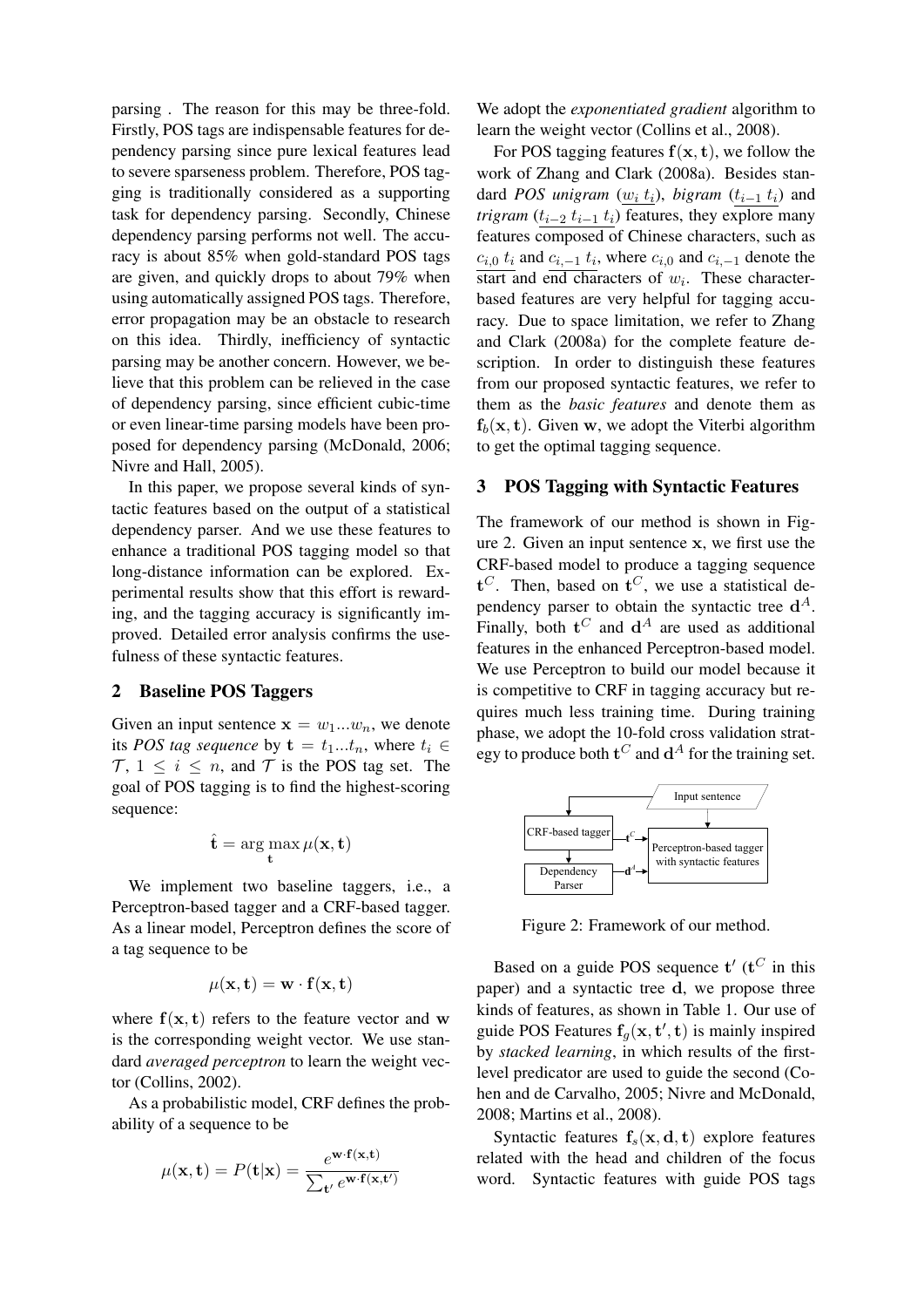| Guide POS Features: $f_g(x, t', t)$    Syntactic Features: $f_s(x, d, t)$ |                                                                           |                                               |                                      | Syntactic Features with Guide POS: $f_{sa}(\mathbf{x}, \mathbf{t}', \mathbf{d}, \mathbf{t})$                                                 |                      |  |                                                |
|---------------------------------------------------------------------------|---------------------------------------------------------------------------|-----------------------------------------------|--------------------------------------|----------------------------------------------------------------------------------------------------------------------------------------------|----------------------|--|------------------------------------------------|
| $t_i' t_i$                                                                | $t'_{i-1} t'_{i} t_{i}$                                                   | $\#lc(i) t_i \mid w_{h(i)} t_i$               |                                      | $\big\  \,\#lc(i) \ t'_i \ t_i \, \big\vert \, \#rc(i) \ t'_i \ t_i \, \big\vert \, t'_{h(i)} \ t_i \big\vert$                               |                      |  | $t'_i d(i) t_i$                                |
| $t'_{i-1}$ $t_i$                                                          | $t'_{i} t'_{i+1} t_{i}$                                                   | $\parallel w_{lc(i,k)} \ t_i \mid d(i) \ t_i$ |                                      | $\big\  \, t'_{lc(i,k)} \, t'_i \, t_i \, \big\vert \, t'_{rc(i,k)} \, t'_i \, t_i \, \, \big\vert \, t'_{h(i)} \, t'_i \, t_i \, \big\vert$ |                      |  | $t'_{h(i)} d(i) t_i$                           |
| $t'_{i+1}$ t <sub>i</sub>                                                 | $t'_{i-1} t'_{i+1} t_i$                                                   |                                               | $\#rc(i) t_i   w_{h(i)} d(i) t_i$    | $\Vert t'_{lc(i,k)} t_i \Vert$                                                                                                               | $ t'_{rc(i,k)} t_i $ |  | $ t'_{h(i)} w_i t_i  t'_{h(i)} t'_i d(i) t_i $ |
|                                                                           | $ t'_{i} \sim \mathbf{f}_{b}(\mathbf{x})  t'_{i-1} t'_{i} t'_{i+1} t_{i}$ |                                               | $   w_{rc(i,k)} t_i    w_i d(i) t_i$ |                                                                                                                                              |                      |  | $t'_{h(i)} w_i d(i) t_i$                       |

Table 1: Feature templates for our enhanced Perceptron-based tagger. **t** *′* denotes a guide POS sequence, which is  $\mathbf{t}^C$  in this paper.  $t'_i \sim \mathbf{f}_b(\mathbf{x})$  means that we concatenate  $t'_i$  and each feature in  $\mathbf{f}_b(\mathbf{x}, \mathbf{t})$  to obtain a new one. *h*(*i*) denotes the index of the head of *i* in the syntactic tree **d**; while *d*(*i*) means the distance and direction of the dependency  $h(i) \rightarrow i$ . #*lc*(*i*) means the number of left-side children of *i*, and *lc*(*i*, *k*) is the index of the  $k^{th}$  left child of *i*. Analogously,  $\# rc(i)$  and  $rc(i, k)$  considers right-side children of *i*.

 $f_{sg}(x, t', d, t)$  further make use of the POS tags of the head and children of the focus word. The effectiveness of these features will be examined in the experiments.

## 4 Experiments and Analysis

The Penn Chinese Treebank 5.1 (CTB5) is used as the labeled data (Xue et al., 2005). We follow the setup of Duan et al. (2007) and split CTB5 into training (secs 001-815 and 1001-1136), development (secs 886-931 and 1148-1151), and test (secs 816-885 and 1137-1147) sets. Head-finding rules are used to turn the bracketed sentences into dependency structures (Zhang and Clark, 2008b).

We adopt the second-order graph-based model of McDonald and Pereira (2006) for our statistical dependency parser. Its time complexity for decoding is  $O(n^3)$ . On the test set, its parsing accuracy is 85.01% when using gold-standard POS tags, and is 78.82% when using automatic POS tags produced by the baseline CRF tagger.

## 4.1 Main Results

Table 2 gives the final results. The first row contains two baseline tagging models which only use the basic features  $f_b(x, t)$ . We can see that the Perceptron-based and CRF-based models achieve comparable accuracies.

From the results in the second row, we can find that using guide POS features only modestly (but significantly) improve the accuracy. This model can be regarded as the integrated model of both Perceptron-based and CRF-based models.

In the third row, we explore syntactic features based on gold-standard trees and aim to find out the usefulness of syntactic features without error propagation. Obviously, correct syntactic features can greatly help resolve tagging ambiguities. Using all the features leads to the best accuracy.

| Method                                                                                                       | Token | Known | Unknown |
|--------------------------------------------------------------------------------------------------------------|-------|-------|---------|
| Perceptron with $f_b(x, t)$                                                                                  | 93.82 | 94.65 | 81.32   |
| CRF with $f_b(x, t)$                                                                                         | 93.88 | 94.70 | 81.51   |
| $+{\bf f}_g({\bf t}^C)$                                                                                      | 94.02 | 94.84 | 81.67   |
| $+\overline{\mathbf{f}_s(\mathbf{d}^G)}$                                                                     | 96.02 | 96.85 | 83.51   |
| + $\mathbf{f}_s(\mathbf{d}^G)$ + $\mathbf{f}_{sq}(\mathbf{t}^C,\mathbf{d}^G)$                                | 96.19 | 96.99 | 84.27   |
| + $\mathbf{f}_s(\mathbf{d}^G)$ + $\mathbf{f}_{sg}(\mathbf{t}^C,\mathbf{d}^G)$ + $\mathbf{f}_g(\mathbf{t}^C)$ | 96.26 | 97.05 | 84.37   |
| $+f_s(d^A)$                                                                                                  | 94.06 | 94.91 | 81.44   |
| + $\mathbf{f}_s(\mathbf{d}^A)$ + $\mathbf{f}_{sg}(\mathbf{t}^C, \mathbf{d}^A)$                               | 94.41 | 95.26 | 81.67   |
| + $\mathbf{f}_s(\mathbf{d}^A)$ + $\mathbf{f}_{sq}(\mathbf{t}^C,\mathbf{d}^A)$ + $\mathbf{f}_q(\mathbf{t}^C)$ | 94.37 | 95.20 | 81.95   |

Table 2: Tagging accuracy on the test set  $(\%)$ .  $\mathbf{t}^C$ denotes the tagging sequence of the baseline CRF model.  $\mathbf{d}^G$  refers to the gold-standard tree; while **d** *<sup>A</sup>* denotes the automatically parsed tree. Note that we omit **x** and **t** in  $f_{s/q/gg}(.)$  for brevity.

In the fourth row, we examine our method in the realistic scenario. The syntactic tree is automatically produced by the parser trained on the training set. The accuracy improvement is modest but significant when only adding pure syntactic features  $f_s(\mathbf{x}, \mathbf{d}^A, \mathbf{t})$  ( $p < 0.01$ ).<sup>2</sup> Using syntactic features with guide POS tags, i.e.,  $f_{sg}(\mathbf{x}, \mathbf{t}^C, \mathbf{d}^A, \mathbf{t})$ , can boost the accuracy by a large margin. Compared with the baseline models, the improvement is significant ( $p < 10^{-5}$ ). Then, adding guide POS features  $f_g(x, t^C, t)$  slightly decreases the accuracy, but somehow improves the accuracy of unknown words.

#### 4.2 Error Analysis

To find out how the syntactic features help tagging, we conduct detailed error analysis through comparing the results of different models, as shown in Table 3. We choose the most frequent error pat-

 $2$ We adapt Dan Bikel's randomized parsing evaluation comparator to do significant test for POS tagging. http://www.cis.upenn.edu/˜bikel/software.html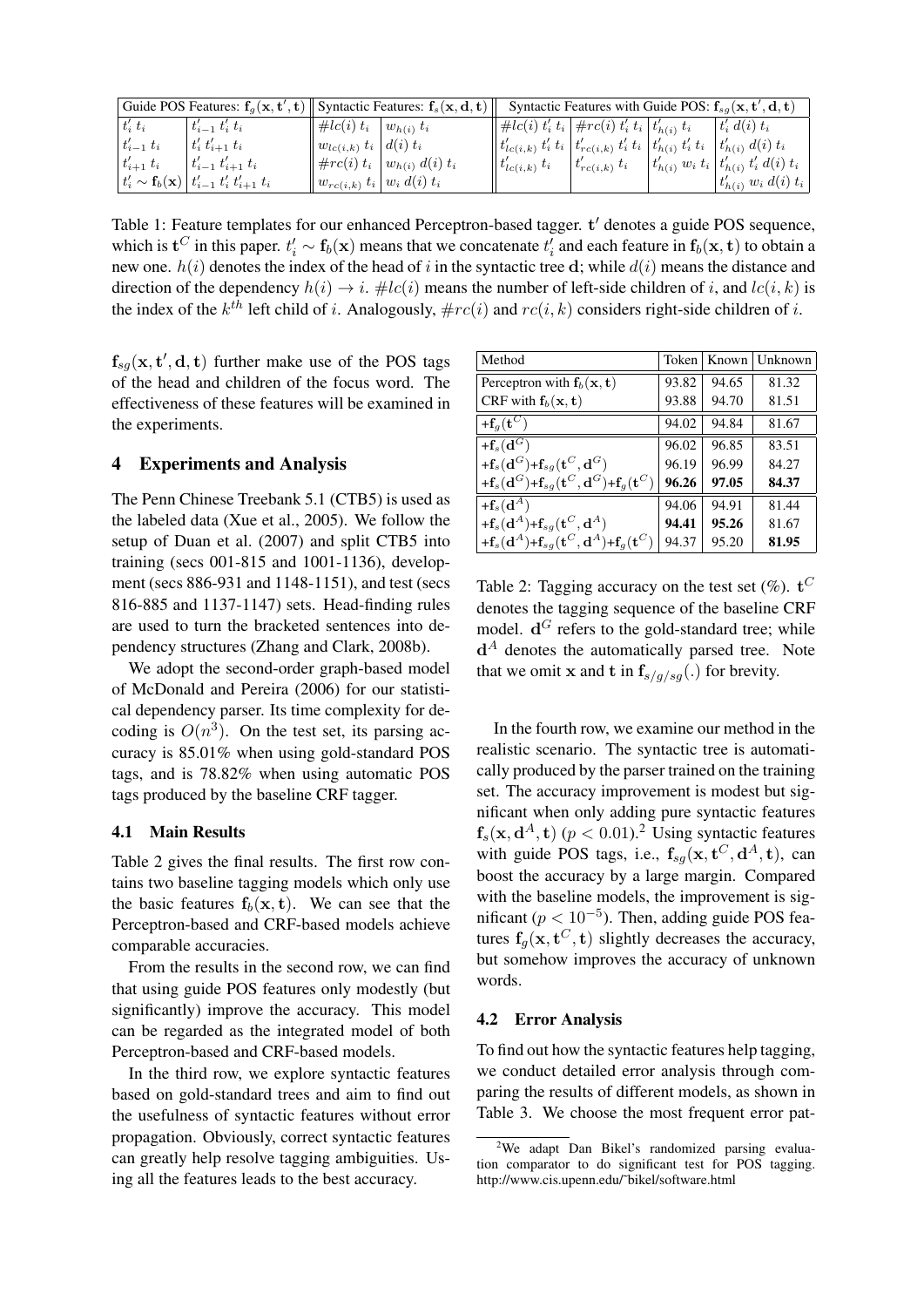| error pattern         |     | CRF   Gold Parse   Auto Parse |       |
|-----------------------|-----|-------------------------------|-------|
| $VV \rightarrow NN$   | 456 | -197                          | $-15$ |
| $NN \rightarrow VV$   | 341 | -180                          | $-30$ |
| $DEC \rightarrow DEG$ | 227 | $-222$                        | -66   |
| $NR \rightarrow NN$   | 224 | $+1$                          | $-5$  |
| $DEG \rightarrow DEC$ | 191 | -187                          | -57   |
| $JJ \rightarrow NN$   | 135 | $+10$                         | 0     |
| $NN \rightarrow NR$   | 84  | $-3$                          | 0     |
| $NN \rightarrow JJ$   | 63  | $\mathbf{\Omega}$             | $+1$  |

terns made by the baseline CRF-based model, and presents them in descending order of frequency.

Table 3: The number of error patterns made by different models. An error pattern "X *→* Y" means that the focus word, whose true tag is  $'X'$ , is assigned a tag 'Y'. "CRF" refers to the baseline CRF-based model. "Gold Parse" and "Auto Parse" are two perceptron-based models augmented with syntactic features, and correspond to the best models in the third and fourth rows of Table 2, respectively. The signed numbers in the last two columns present the change of error number.

From the column of "Gold Parse" we can see that using correct syntactic features can greatly reduce the errors for ambiguous pairs *{*NN, VV*}* and *{*DEC, DEG*}*. Especially, nearly all ambiguities of *{*DEC, DEG*}* are correctly resolved.However, syntactic features are not helpful for ambiguities like *{*NN,NR*}* and *{*NN,JJ*}*. One common characteristic of these two pairs are that the two POS tags play similar roles from syntactic view. In other words, their syntactic contexts are usually similar, which naturally explains why the gold-standard syntactic features fail to help. In contrast, "NN" and "VV" (or "DEC" and "DEG") usually have completely different syntactic structures. This demonstrates that our proposed syntactic features are very effective.

Using automatic syntactic features still help resolve *{*NN, VV*}* and *{*DEC, DEG*}*. However, the error reduction is much less than that of using correct parse trees, which is obviously due to error propagation. Likewise, the errors over *{*NN, NR*}* and *{*NN,JJ*}* are not influenced.

## 5 Related Work

Recently, extensive research on Chinese POS tagging has been done. Tseng et al. (2005) enhance the tagging accuracy of unknown words by using rich morphological features. Huang et al. (2009) improve a bigram HMM POS tagger by latent an-

notation and self-training. Several methods are proposed to handle joint word segmentation and POS tagging of Chinese (Jiang et al., 2008; Zhang and Clark, 2008a; Kruengkrai et al., 2009).

The most closely related work to our approach is the one of Huang et al. (2007), which also explores syntactic features to boost the tagging accuracy. In stead of directly using syntactic features in a discriminative POS tagger, they adopt the RankBoost-based algorithm to rerank the N-best output of a sophisticated HMM tagger (Collins and Koo, 2005). As a discriminative model, the reranker can make use of rich features including morphological features, word/tag n-grams and syntactic features. Another difference from our work is that their syntactic tree is produced by the constituent parser of Charniak (2000) which jointly solves POS tagging and parsing. In this way, they might obtain higher-quality syntactic features since error propagation can be alleviated to some extent. Their reranking approach lead to an improvement of about 1% in tagging accuracy over the HMM tagger. In this paper, we propose another way to incorporate long-distance information for POS tagging. In another perspective, our approach may be more promising in real applications, since dependency parsing is simpler and potentially more efficient than constituent parsing.

## 6 Conclusions

In this paper, we show that the accuracy of a discriminative sequential POS tagger can be substantially improved by exploring syntactic features. We also show that the syntactic features can help resolve ambiguities like *{*NN,VV*}* and *{*DEC,DEG*}*, which are difficult to handle when only local contexts are considered. In the future, we will investigate joint POS tagging and dependency parsing models to further improve tagging accuracy.

## Acknowledgments

This work was supported by National Natural Science Foundation of China (NSFC) via grant 60803093, 61133012, the Natural Scientific Research Innovation Foundation in Harbin Institute of Technology (HIT.NSRIF.2009069) and the Fundamental Research Funds for the Central Universities (HIT.KLOF.2010064).